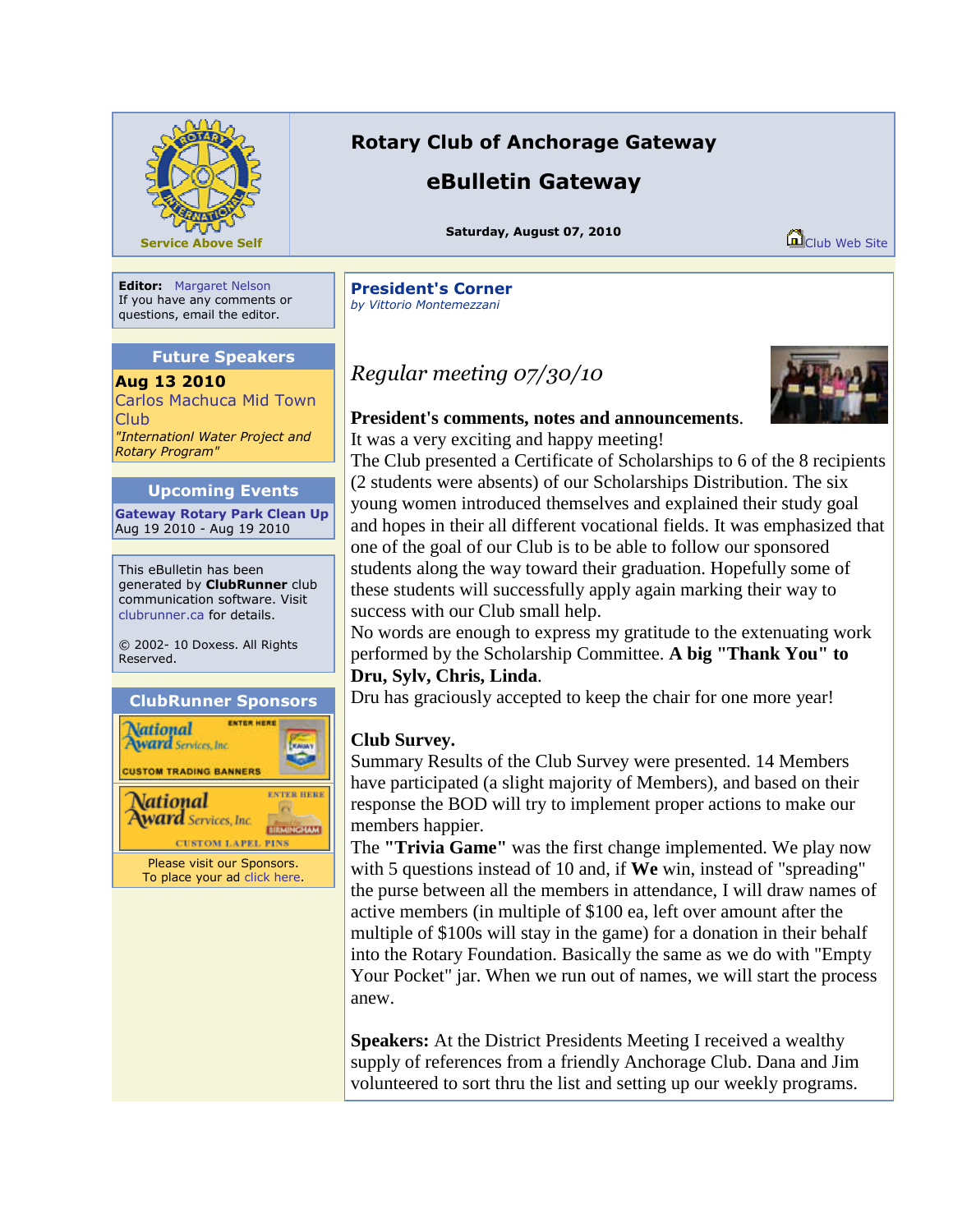Thank you to these two active members.

**New Member: Ken Miller** was approved as a proposed new member at the last BOD meeting. Membership at large was informed and I have asked if there is any appeal to this decision. If none is received Ken could be inducted either on the 08/6 or 08/13 Meeting.

**Park Clean up**: On Tuesday 08/03 there was a gathering of members to proceed on "our" Park clean up. I was overwhelmed by the huge numbers of members who decided to put "elbow's grease" on their Rotary hat. Here are their names, with my most sincere gratitude: **Jim C, Linda K, Chris S.** with the moral support of Loredana and her mother. Our past president Jay has provided lawn mowing service during the week-end. **Thanks Jay!**

**Governor Jane Little**: Our new Governor is still touring the Rotary Clubs in Russia. I have been told that she will begin visiting Alaska local Clubs sometimes in September. The message is: She did not forget us; she is just running a different schedule than what the previous Governors were doing.

**Upcoming events:** Don't forget to check the site page of the bulletin for listing of upcoming events (including next Park clean up). Please SIGN UP right on our web site under "Event Registration".

#### **Club Member Happy notes** *by Loredana Di Cecco*

### **MEMBERS ANNOUNCEMENTS AND HAPPY MOMENTS.**

**Jay paid "large" happy dollars to share the adventures of the trip with his daughter, mixing sport's accomplishments (not his) in Minnesota, with lakes scenery description, visit with relatives and a sad, sobbing story of a car broken down near Whitehorse. Even with tears in their eyes, members really enjoyed the story altogether.**

**Dru happily announced her 20 years anniversary with First National Bank.**

**Ron happily (or maybe not so happily) announced that his bout of Fridays off as fishing vacation is over. He also shared the news that a Farmer Market (to shop for local fresh produce) is in full swing each Saturday at the Northway mall.**

**Chris shared happy dollars because even though she is still few weeks away from moving to Valdez, United Way of Valdez has**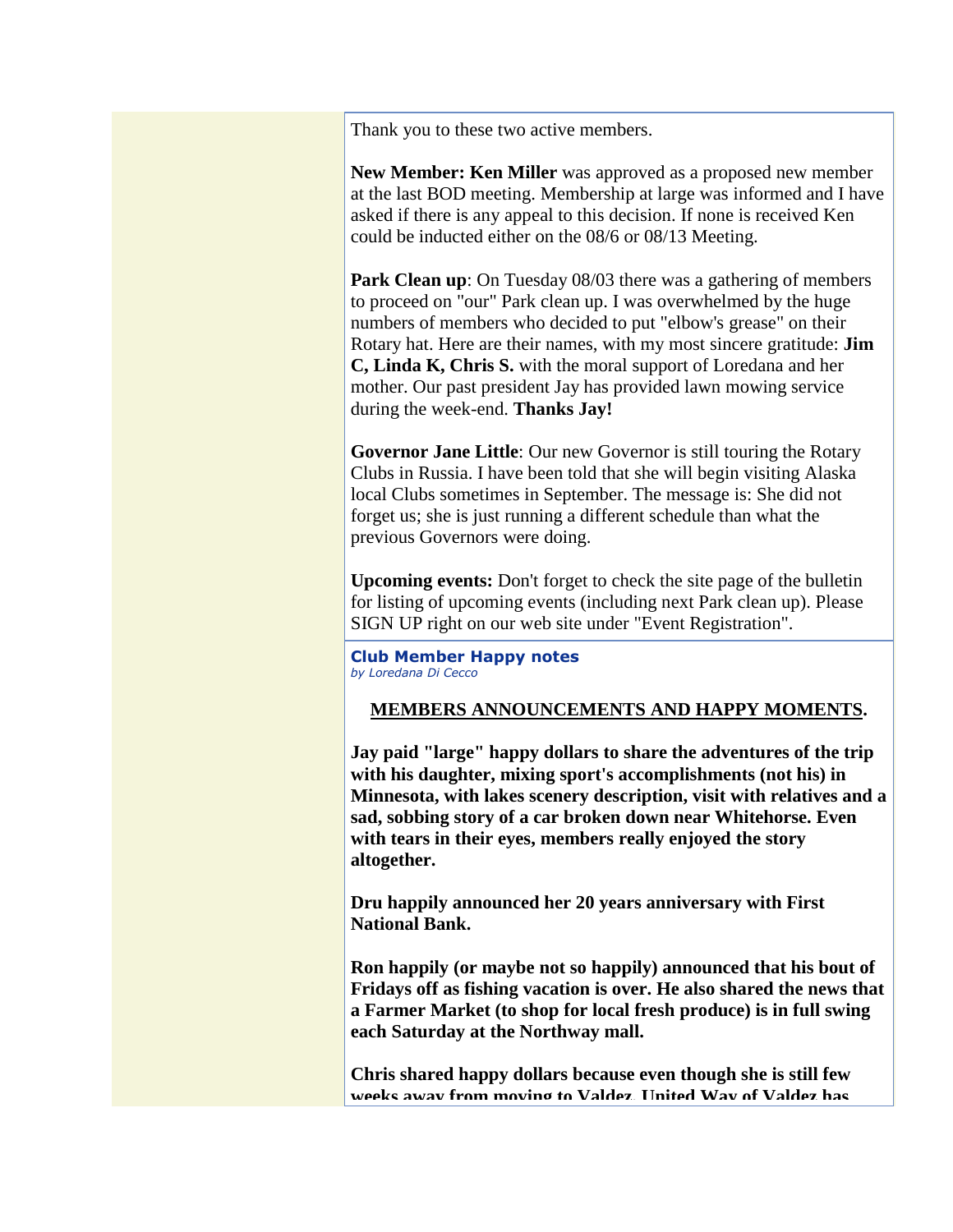| already enrolled her in their "free from payroll" system.                                                                                                    |                                  |
|--------------------------------------------------------------------------------------------------------------------------------------------------------------|----------------------------------|
| <b>BEST WISHES TO OUR MEMBERS :</b>                                                                                                                          |                                  |
| Birthday & Anniversary Report<br>Date Range : July 31 to<br><b>August 06</b>                                                                                 |                                  |
| <b>Birthdays</b>                                                                                                                                             |                                  |
| <b>Birthday</b><br><b>Member Name</b><br>No member(s) have birthdays<br>within this range.                                                                   |                                  |
| <b>Anniversaries</b>                                                                                                                                         |                                  |
| <b>Member Name</b><br>No member(s) have birthdays<br>within this range                                                                                       | <b>Anniversary / Spouse Name</b> |
| by Loredana Di Cecco<br>Wishes for the new Rotary year from Paul Harris<br>Rotary International News -- 27 July 2010                                         |                                  |
| In 1916, Rotary founder Paul Harris shared his thoughts<br>about the organization in an article titled "The Future of<br>Rotary," published in The Rotarian. |                                  |
|                                                                                                                                                              |                                  |
| piece with wishes for the new year. As the 2010-11<br>Rotary year begins, consider his words:                                                                |                                  |
| Addressing the Rotary world, Harris concluded the short<br>I wish you all of the prosperity which your good deeds merit.                                     |                                  |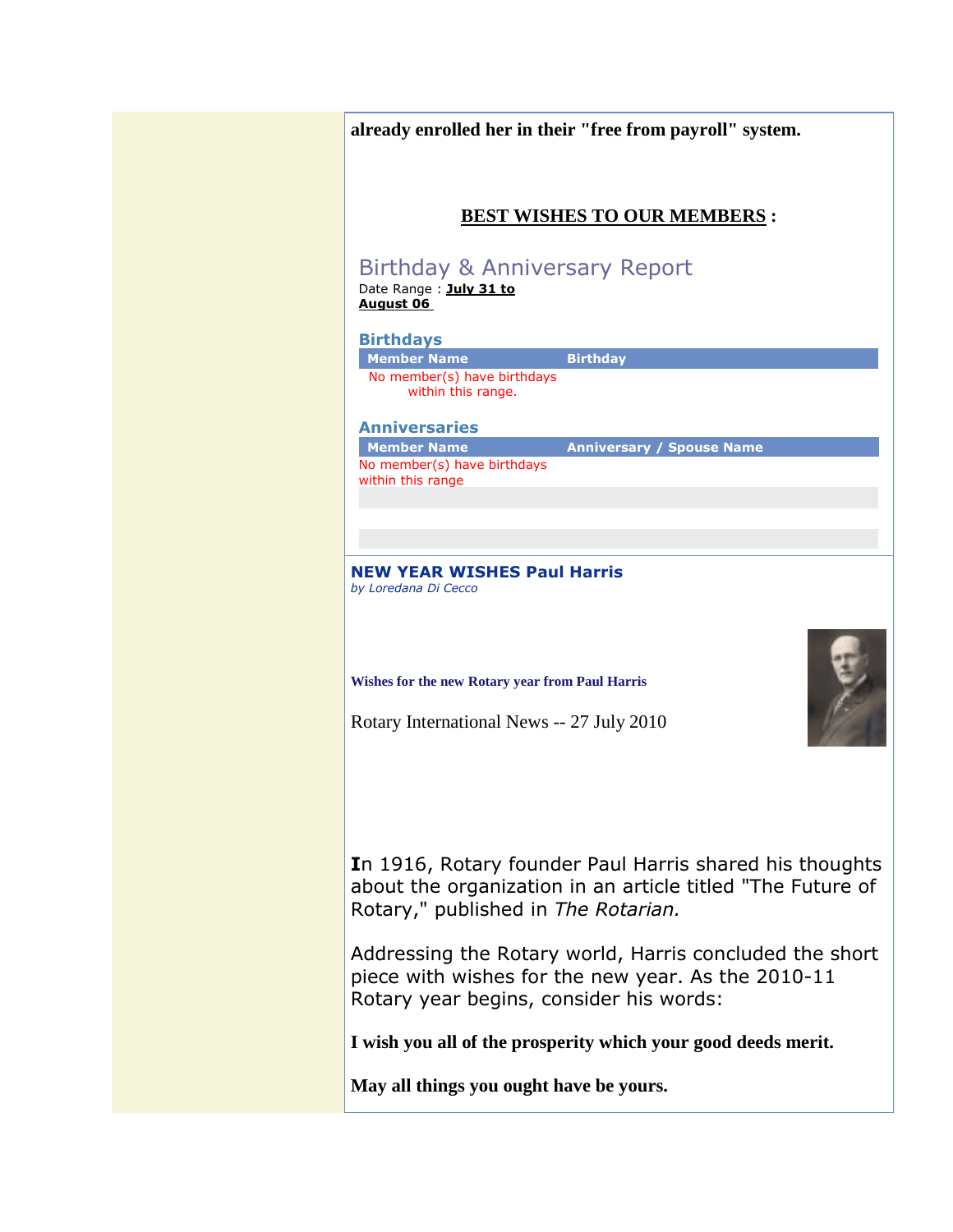**May your charities rank among your necessary expenditures.**

**May you not fall into the popular error of thinking that happiness is to be found in outdoing your neighbors.**

**May it always be yours to look beneath the veneer of life to the solid substance which lies beneath.**

**May you be builders, not mere climbers.**

**May you be able to appraise life's blessings at their real worth.**

**May you be free to act in accordance with the dictates of your own conscience and good judgment.**

**May you not be slaves to meaningless customs, social or otherwise.**

**May you shun the groove followers.**

**May you have vision to discern the right and health, strength and will to do it.**

**That is to say, I wish you a happy New Year.**

## **For more information:**

- Read the full article in *The Rotarian* on Google Books.
- See Rotary History and Archives.
- Learn more about the founder of Rotary in "The Life and Times of Paul Harris."
- See the Rotary Global History Fellowship website.

**Nigeria progress against polio** *by Loredana Di Cecco*



**Nigeria making impressive progress against polio**

By Arnold R. Grahl Rotary International News -- 28 July 2010

A child receives oral polio vaccine in Kano, Nigeria. *Prashant*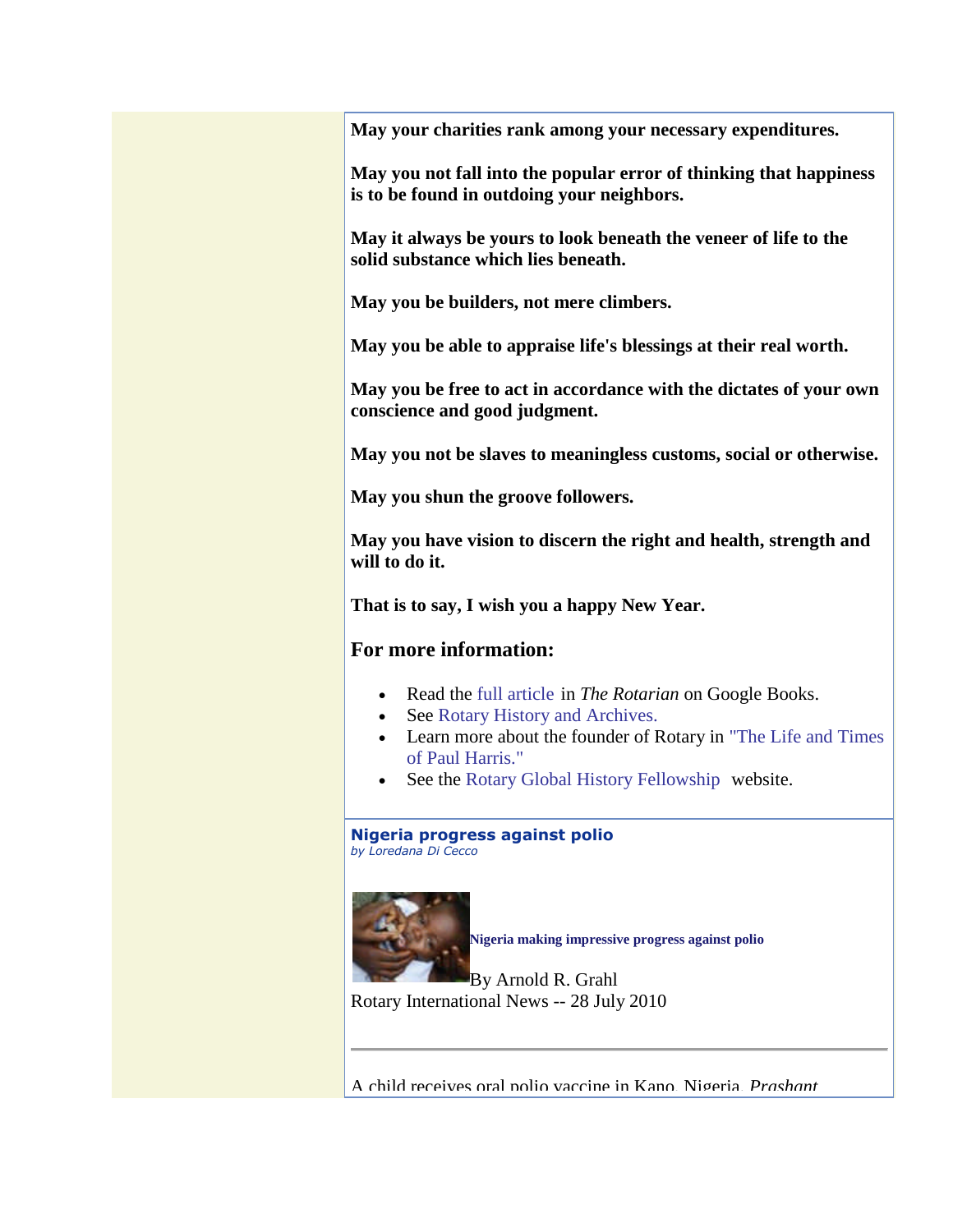*Panjiar/Bill & Melinda Gates Foundation*

Bill Gates says he is impressed with the progress Nigeria has made against polio and urges partners in the fight to eradicate the disease not to let up.

Gates, cochair of the Bill & Melinda Gates Foundation, shared personal observations from his June trip to Nigeria on his blog, Gates Notes . The post, along with others about polio, are appearing this week on the Gates Foundation blog, Foundation Notes .

In addition, the Gates Foundation website is highlighting two videos produced in June for the Global Polio Eradication Initiative.

"I was very excited to visit northern Nigeria in June, because the progress there since my last visit in February 2009 has been especially impressive," Gates writes. As of 20 July, only six cases of the wild poliovirus have been reported in Nigeria this year, compared with 346 during the same period in 2009.

The Gates Foundation has given Rotary US\$355 million in grants for its work to eradicate polio. In response, Rotary has committed to raising \$200 million. As of 30 June, Rotary has raised \$141.2 million.

On his blog, Gates says he spent most of his first day in the northern state of Kano, which has been vulnerable to polio, meeting with community leaders, visiting a local health center, and stopping at a school where students were studying the Quran in Arabic.

"On the streets and most everywhere else we went, I noticed so many young children around," he writes. "Nigeria has more people by far than any other African country, and more than 40 percent of them are under the age of 15. That makes polio immunization a big challenge."

Gates adds that during his trip, he learned about creative approaches to inform Nigerians about polio immunization. Pro-immunization messages are being woven into the plotlines of popular TV shows, and one of Nigeria's major mobile phone service providers has agreed to send about 25 million free text messages about polio and health.

He also mentions the importance of engaging local leaders and says the 'commitment from Nigeria's leaders has been crucial' to the fight against polio in the country. While in the capital city of Abuja, he had dinner with the minister of health, and the next day met with the nation's new president, Goodluck Jonathan.